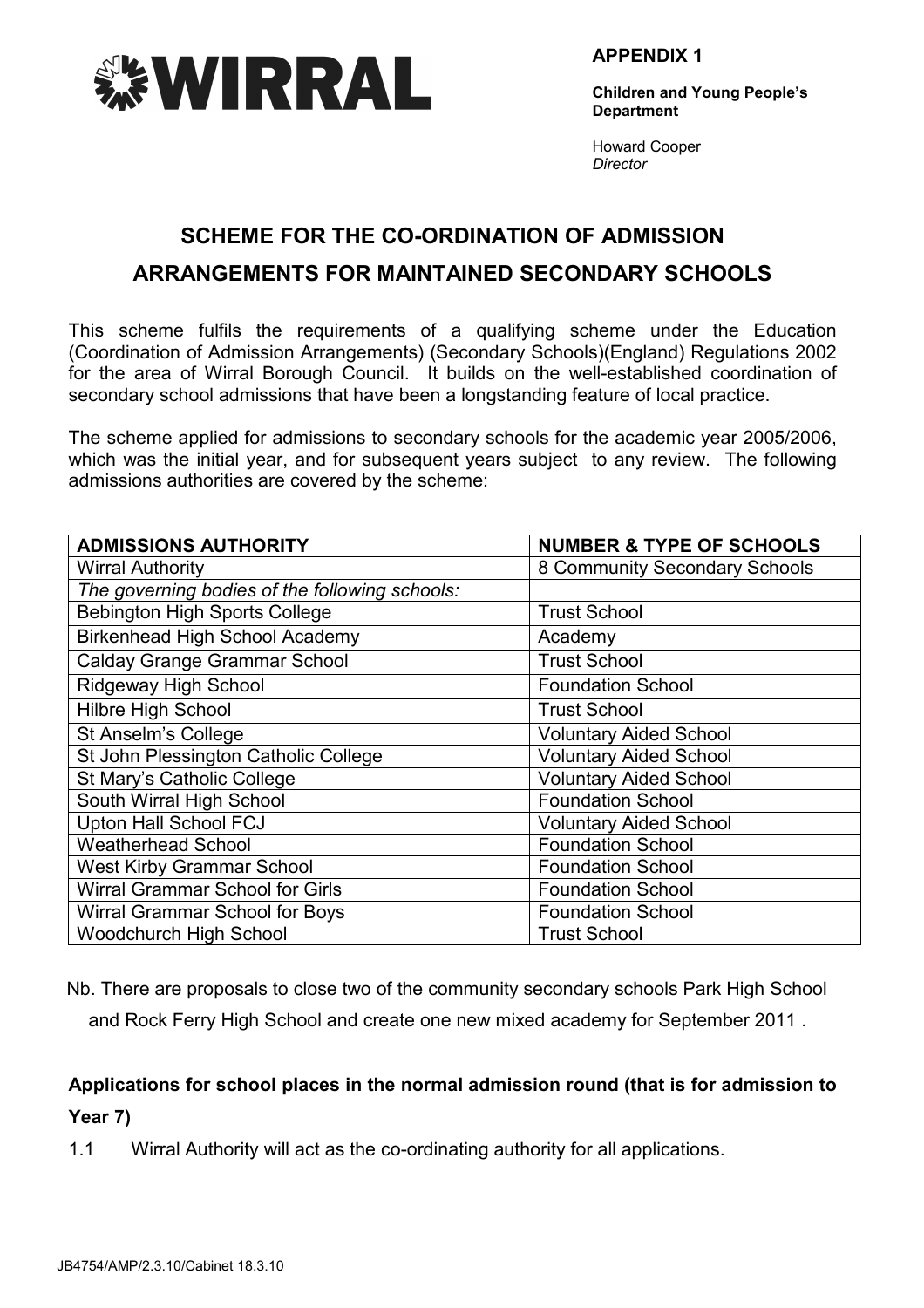- 1.2 All parents who live in the area administered by Wirral Borough Council must apply for places in maintained secondary schools either in Wirral or in the area of another local education authority by completing the Wirral Parental Preference Form.
- 1.3 Parental Preference Forms will be distributed to the parents of Year 6 pupils in September 2010. We will accept only one application form per child. If parents are separated, they must reach agreement as to the preferences for school places. If agreement cannot be reached, or if neither parent has been granted a Specific Issues Order in this respect, then we will accept the application from the parent with whom the child is "ordinarily resident". Parents who wish a different address to be used because they are moving house must provide verification of the move, e.g. independent evidence such as tenancy agreement or an exchange of contracts in a house purchase (and evidence that there home has been sold).
- 1.4 Parents will be invited to express preferences for up to five schools and to outline reasons in support of their preferences. Parents should rank schools in the order of their preference. Preference forms should be returned to the Children and Young People's Department by 31st October 2010. Schools which receive preference forms directly should forward them to the Children and Young People's Department.
- 1.5 If a child is eligible for a place in more than one school, they will be offered the school which their parent has ranked as the highest preference.
- 1.6 Details of preferences for the academy, foundation schools, trust schools and voluntary aided schools will be sent to the relevant admissions authorities by the Children and Young People's Department by the 22 November 2010.
- 1.7 Details of preferences for a school place in the area of another Local Authority will be sent to that Authority along with any details and supporting evidence provided by the parent by the 22 November 2010.
- 1.8 The Academy, foundation schools, trust schools and voluntary aided schools in Wirral are required to send to the Children and Young People's Department by the 17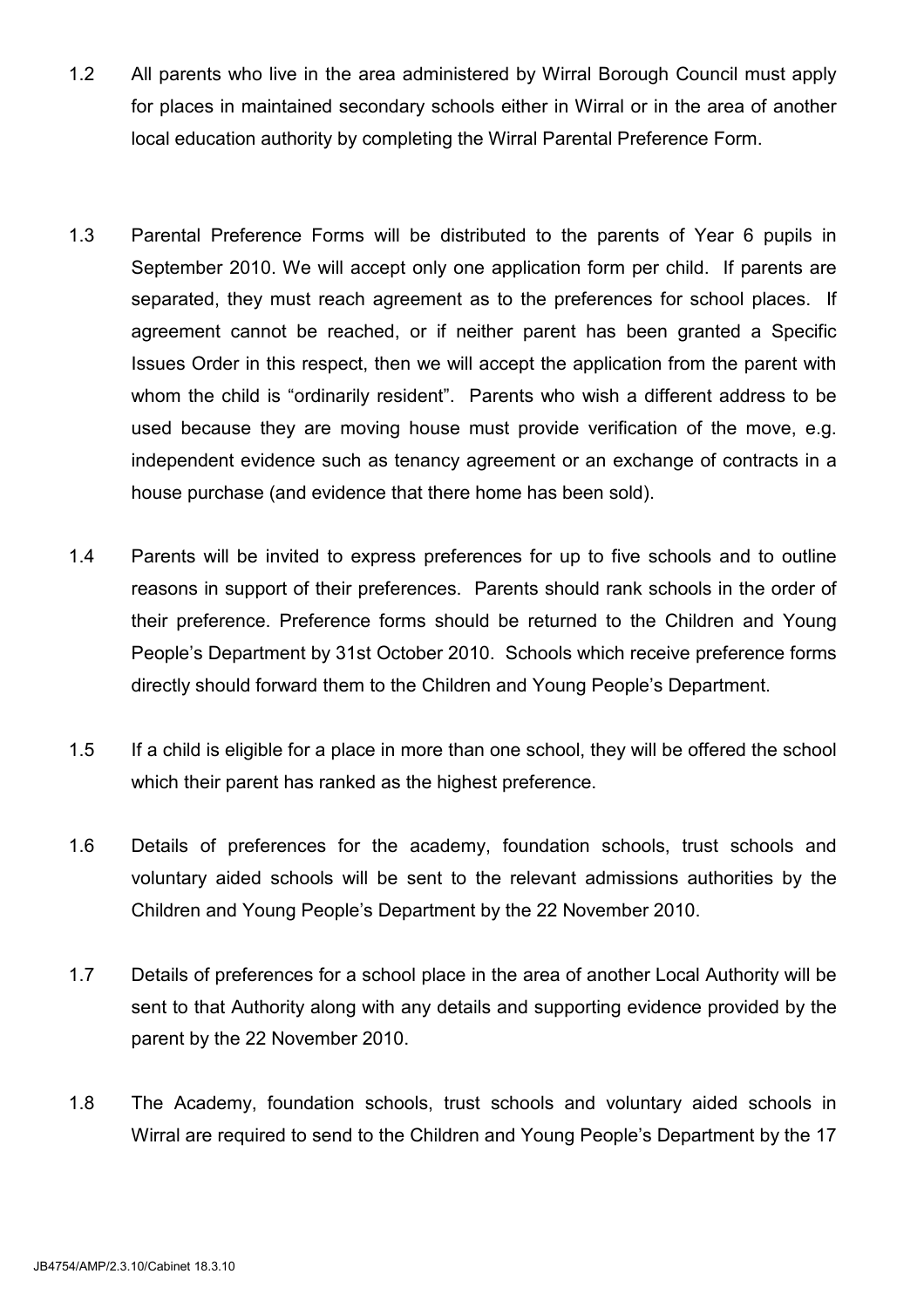December 2010 lists of pupils to whom they can offer places and lists of pupils in rank order who cannot be offered places.

- 1.9 On the 1 February 2011 the Authority will notify other Authorities of provisional allocations of places in Wirral secondary schools.
- 1.10 When the Authority receives from other Authorities details of their provisional allocation for Wirral children seeking places in schools maintained by them, the Authority will then offer the highest preference if they are eligible for more than one school.
- 1.11 On 23 February Wirral Authority will inform schools and neighbouring Authorities of the final allocations. Letters will be posted to parents on 1 March.
- 1.12 If a parent is unsuccessful with all of their applications their child will be offered a place at the nearest appropriate school where there are places available after all preferences have been considered.

### How decisions on applications for places in Year 7 will be made

2.1 Each secondary school has a published admission number. Places will be allocated up to but not beyond this number.

### 2.2 Community Schools

 Places at community schools will be decided by the Director of Children's Services in accordance with the following arrangements:

 Applications for community schools will be ranked in order according to the following criteria:

- (a) Children who are in care.
- (b) Pupils who have a medical reason for attending a particular school. (A letter in support from a health care professional will be required as evidence).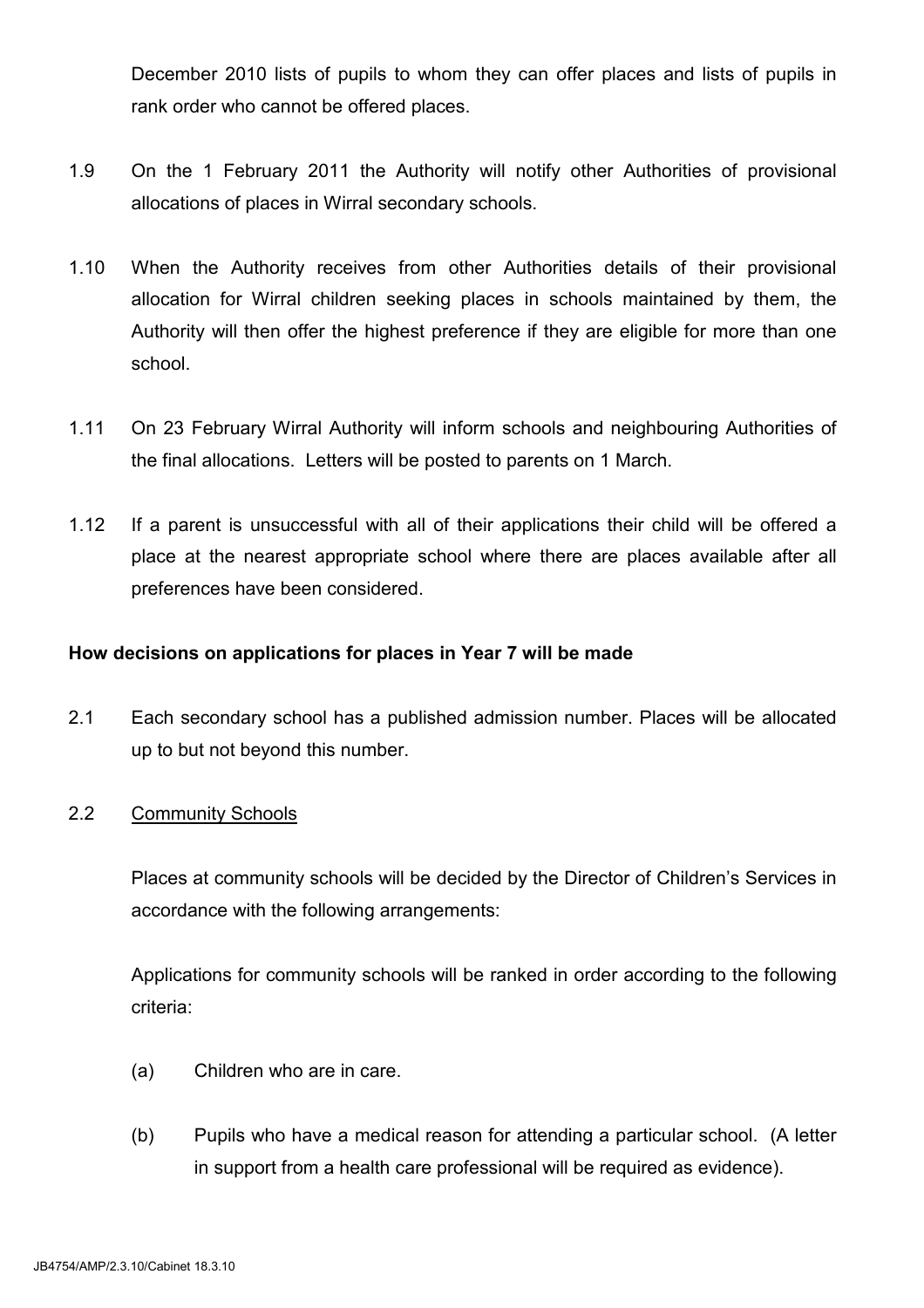- (c) Pupils who have a brother or sister (including half or step-brothers and sisters living in the same household) at the school when the pupil starts school (and of statutory school age).
- (d) The Authority will then take account of where the child lives. We will give priority to those pupils who live nearest to the school. We use a computer mapping system, based on Ordnance Survey maps, to measure distances from your home to the school gate nearest to your child's home using the shortest road route unless it is possible to use a footpath which we consider a safe walking route.
	- (e) Where the final place in a year group is offered to one of twins (or triplets etc) it will be our policy to admit the other twin (or triplets, etc) too even if that means going above the admission number.

## Admissions to Grammar Schools

3.1 Admissions authorities for the grammar schools in Wirral will allocate places only to children who have achieved the required standard. If they are over subscribed with children who have achieved the standard, they will not be able to offer places to all; they will use other non-academic criteria to decide which children should be offered places. Parents who wish their child to be assessed for grammar school education should inform the Children and Young People's Department by 28 September, 2010. The Authority will inform the governors of Upton Hall School and St. Anselm's College of the details of the children whose parents wish them to be assessed for a place at those schools; those children will be assessed by the schools themselves. The Authority will make the arrangements to assess all other children.

The Authority conducts the assessment arrangements for Calday Grange Grammar School, West Kirby Grammar School, Wirral Grammar School for Boys and Wirral Grammar School for Girls. All the grammar schools are either foundation or trust schools, they have criteria to determine which children will be given places if more children achieve the standard than there are places available.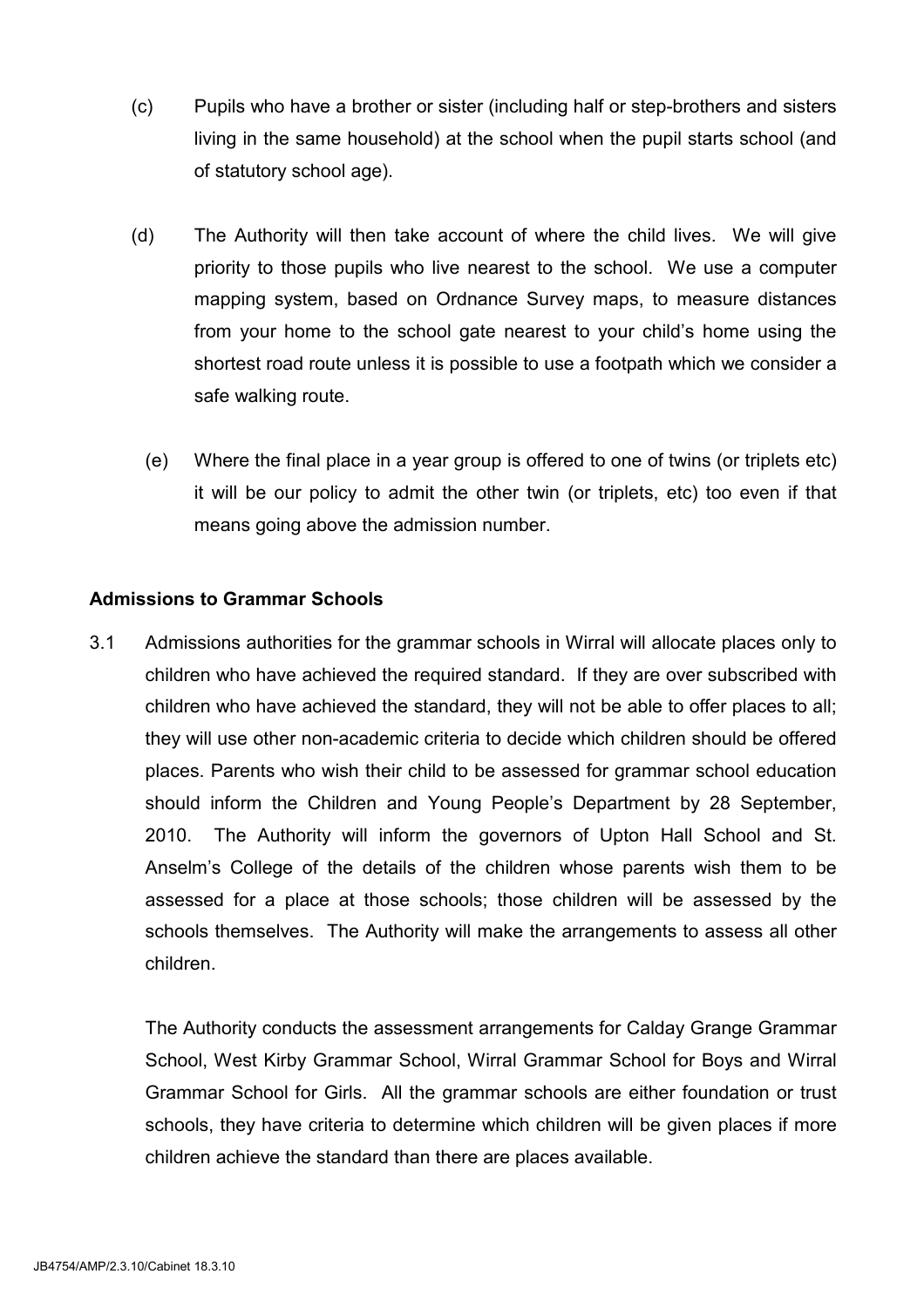The assessment is based on the results of two verbal reasoning tests that pupils take in the autumn term of the final year of primary education. The test does not take into account what pupils have learnt at primary school. They have been designed to predict a pupil's potential performance at secondary school and so preparation for the verbal reasoning tests, apart from the practice tests, is not necessary. However, we will provide a familiarisation pack to help children prepare for the tests.

So that children are not disadvantaged because of their date of birth, in each case the score is changed by using conversion tables to take account of each child's exact age in years and months. The two test scores are then added together. Children who reach the required score will be deemed to have reached the grammar school standard unless their primary school head teacher refers them to the Independent Assessment Board.

#### Independent Assessment Board

As soon as the test results are known, the Authority will tell primary school head teachers the scores of their pupils and the required score for the grammar school standard. The Authority will invite head teachers to make representations on behalf of any children whose test results do not, in their view, reflect the children's potential. Since there is a strong relationship between verbal reasoning scores and potential, these cases will be quite rare.

 The Authority will also refer to the Board the cases of any pupils who have been given extra time in the tests because of a disability.

The Authority will then arrange a meeting of an Independent Assessment Board. The Board is made up of four headteachers (two from primary schools, two from grammar schools) and is chaired by an officer from the Children and Young People's Department. None of the Board will have any personal interest in any of the pupils they are asked to assess.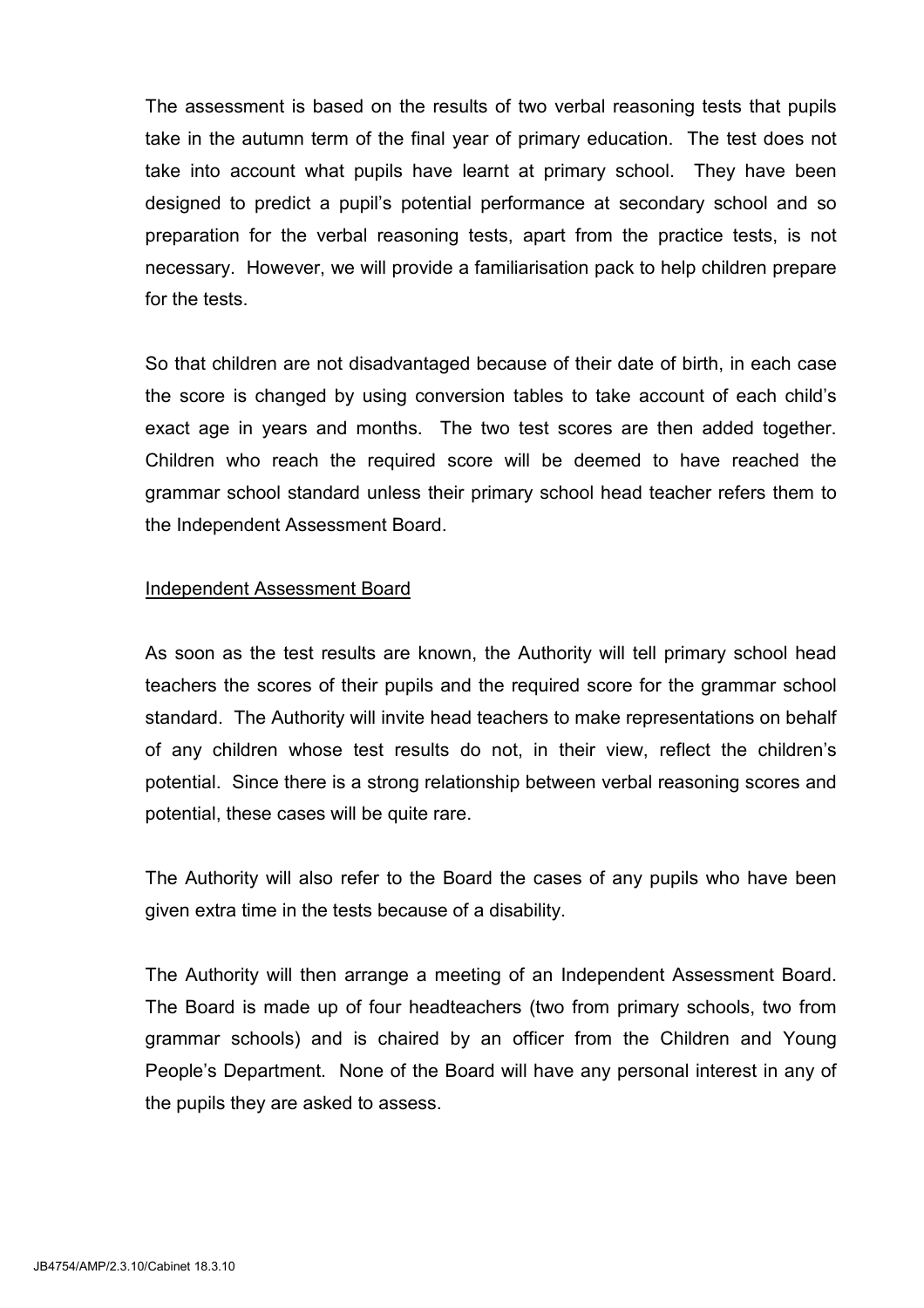In some cases parents may feel that certain factors may have affected the child's academic performance (for example, if his or her education has been severely disrupted because of ill health, change of schools, or any other reason). If this does apply, it is important that parents should inform their child's headteacher, in writing, no later than 14 December 2010. The information will be considered by the Independent Assessment Board if the child's case is referred to the Board.

For each child whose case is referred, the Board will see:

- the child's verbal reasoning test scores and papers
- the representations made by the primary school head teacher with supporting evidence if necessary, and
- confidential information from parents and reports from other professional agencies such as educational psychologists, social workers. doctors and so on.

The Board then uses its professional judgement to decide whether the evidence clearly shows that the results of the verbal reasoning tests did not truly reflect the child's ability. The Board will decide in each case whether or not the child has reached the grammar school standard.

3.3 At the end of the process, the Authority will have a list of the children who have reached the grammar school standard. This does not necessarily mean that they will go to a grammar school; that will depend on the number of preferences that we have for the grammar schools. If a grammar school is oversubscribed, the governors use other criteria to decide who should be given places.

# Admissions to Foundation Trust Schools and theAcademy

4. The governing bodies of Bebington High Sports College, Birkenhead High School Academy, Calday Grange Grammar School, Ridgeway High School, Hilbre High School, South Wirral High School, Weatherhead School, West Kirby Grammar School, Wirral Grammar School for Boys, Wirral Grammar School for Girls and Woodchurch High School publish their own admission arrangements which include the criteria which the governing bodies will use if their school is oversubscribed.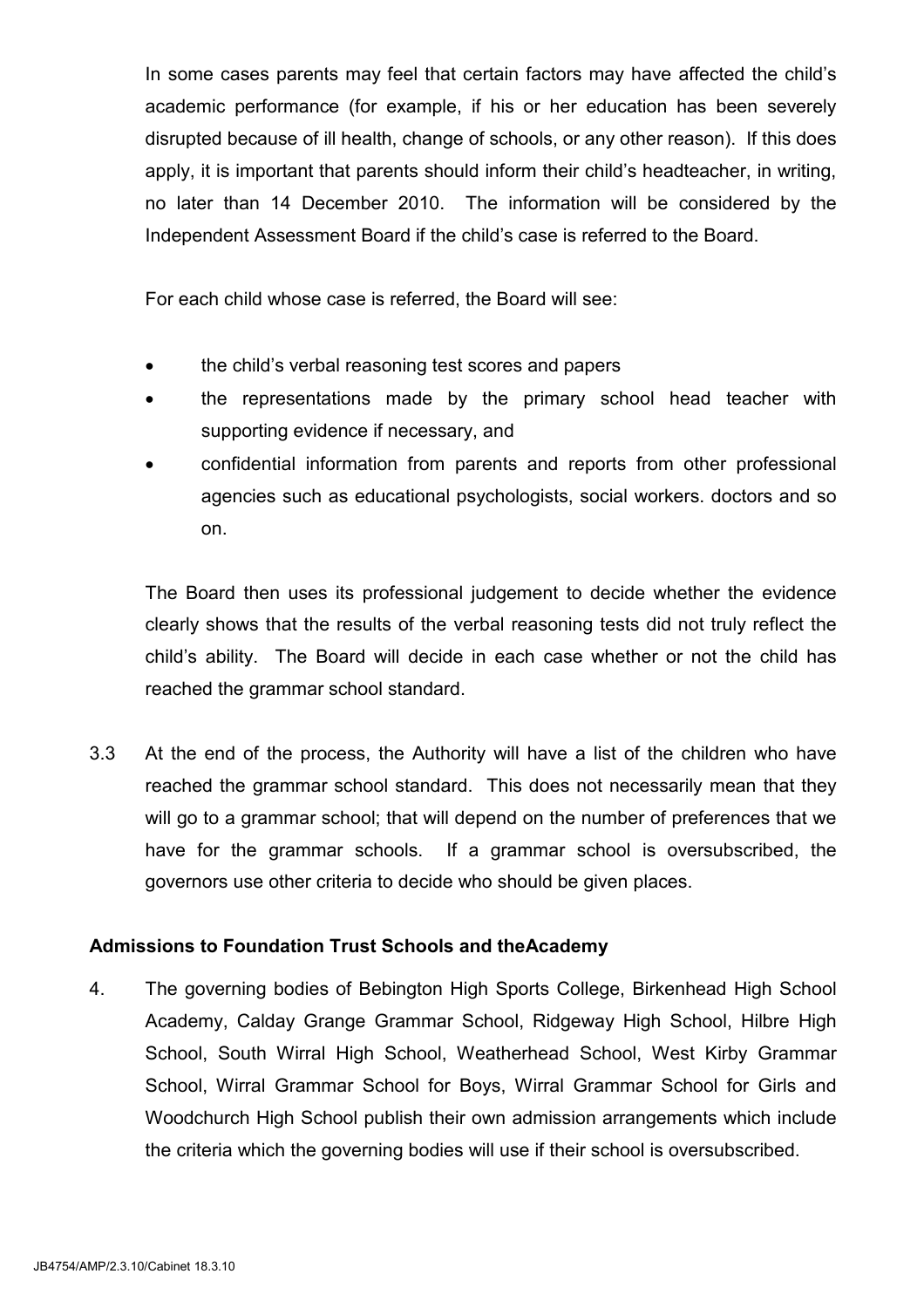### Admission to Voluntary Aided Schools

5. The governing bodies of St Anselm's College, St John Plessington Catholic College, St Mary's Catholic College and Upton Hall School FCJ publish their own admission arrangements which include the criteria which they will use to determine priorities if their school is oversubscribed.

#### Children with Statements

6. All schools will be required to admit a pupil if he or she has a Statement of special educational needs naming the school.

#### Allocation of Places

7. Parents resident in Wirral will be informed in writing by the Director of Children's Services on the 1 March 2011 of the school allocated to their child. This will include the allocation of a place in a school of another Authority if the parent's application for a place there has been successful. The letter will also inform parents of their right to appeal to an independent panel and who to contact to make an appeal.

#### Late Applications

8. Preferences which are received by 31 October 2010 will be dealt with according to the arrangements described in paragraphs 1 to 3. Preferences which are received on or after 1 November 2010 will be dealt with after places have been allocated on the 1 March 2011. At that point some schools may be full and no more places will be allocated at those schools. In the case of schools which have places available, places will be allocated in accordance with the arrangements described in paragraphs 2 and 3. A second round of tests for grammar school assessment will be held in March 2010 (Do we need this as we continue with late tests as and when they come in).

#### Places which become available after 1 March

9.1 Places which become available after 1 March, for instance because parents turn down a place that has been allocated, will be re-allocated up to the school's admission number. If there are more requests for to a particular school than there are places available, the Authority (for community schools) will use the same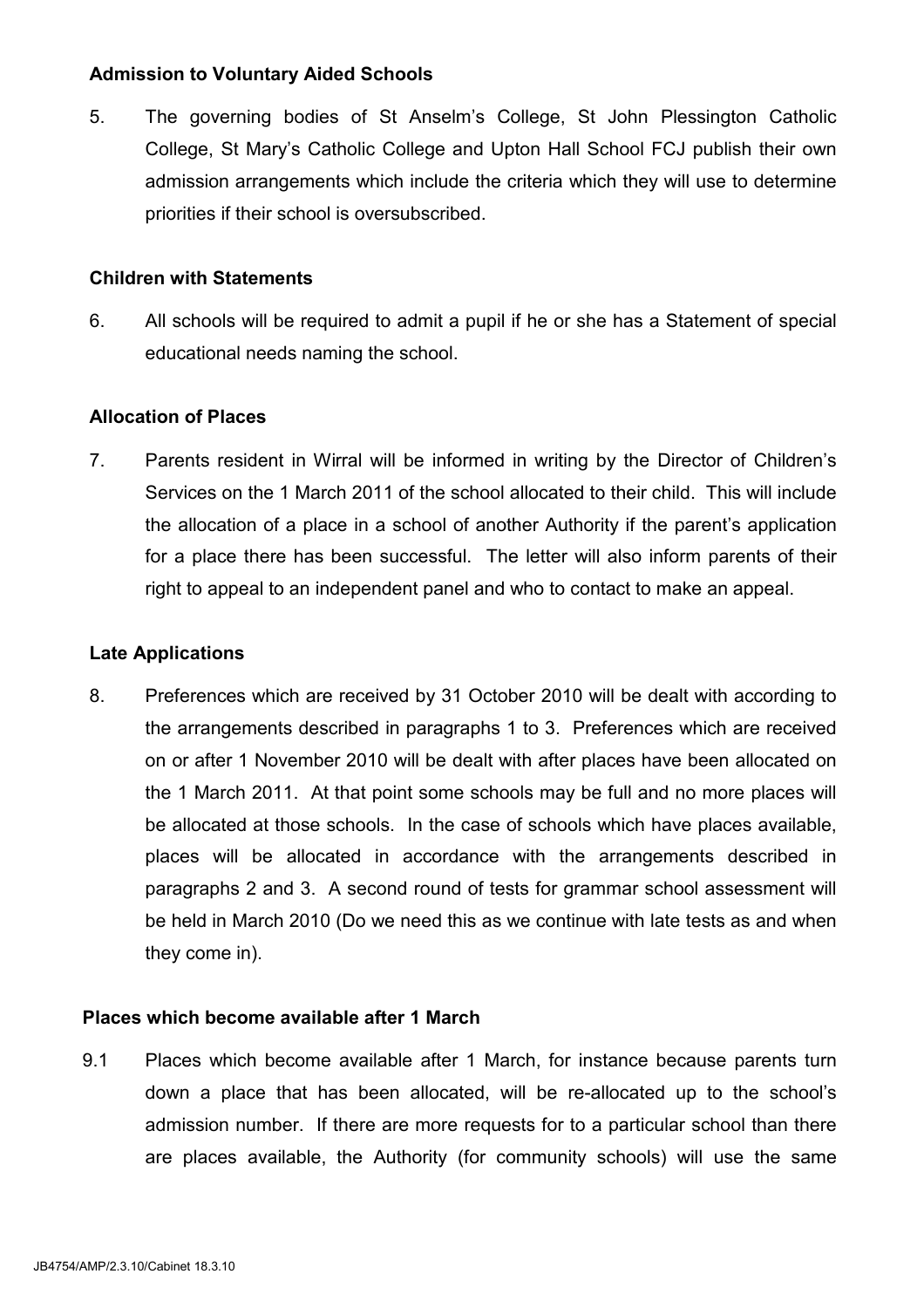criteria as for the initial allocation. In most cases the re-allocation will be made depending on where the children live. If this is the case, the Authority will keep a list in order of those who will have priority because they live nearer the school in question.

9.2 In the autumn term the Authority will hold a waiting list for children whose parents would still like them to be considered for a place at a school which is full at the beginning of the term. If places become available after the start of the autumn term, they will be offered to children on the waiting list, following the same criteria as when places were first offered. The waiting list will be kept open until the last day of the autumn term.

#### Admissions to schools other than at the normal time of admission

- 10.1 Admissions to schools other than at the normal admission age are managed in accordance with the arrangements set out for the admission at the normal time of admission. Parents will be invited to express a preference for one or more schools. Preferences for the Academy, foundation, trust or voluntary aided schools will be forwarded to the relevant governing bodies for consideration.
- 10.2 If a parent expresses a preference for one or more schools the Authority will request from the Headteacher of the child's current or previous school, information relating to the child's curriculum record, attendance and behaviour. This information together with a copy of the parent's preference form and any relevant documentation from other agencies such as the Education Social Welfare Service will then be forwarded to the Headteacher of the school(s) requested for comments. The Director of Children's Services will then decide whether or not to offer a place at the school.
- 10.3 The governing body will inform the Authority within
- 10.4 10 school days of receipt of the preference form whether they will offer a place.
- 10.4 If a parent expresses a preference for one or more of the foundation, trust or voluntary aided grammar schools then their child will be assessed by the school or schools concerned and a decision made by the governing body as to whether to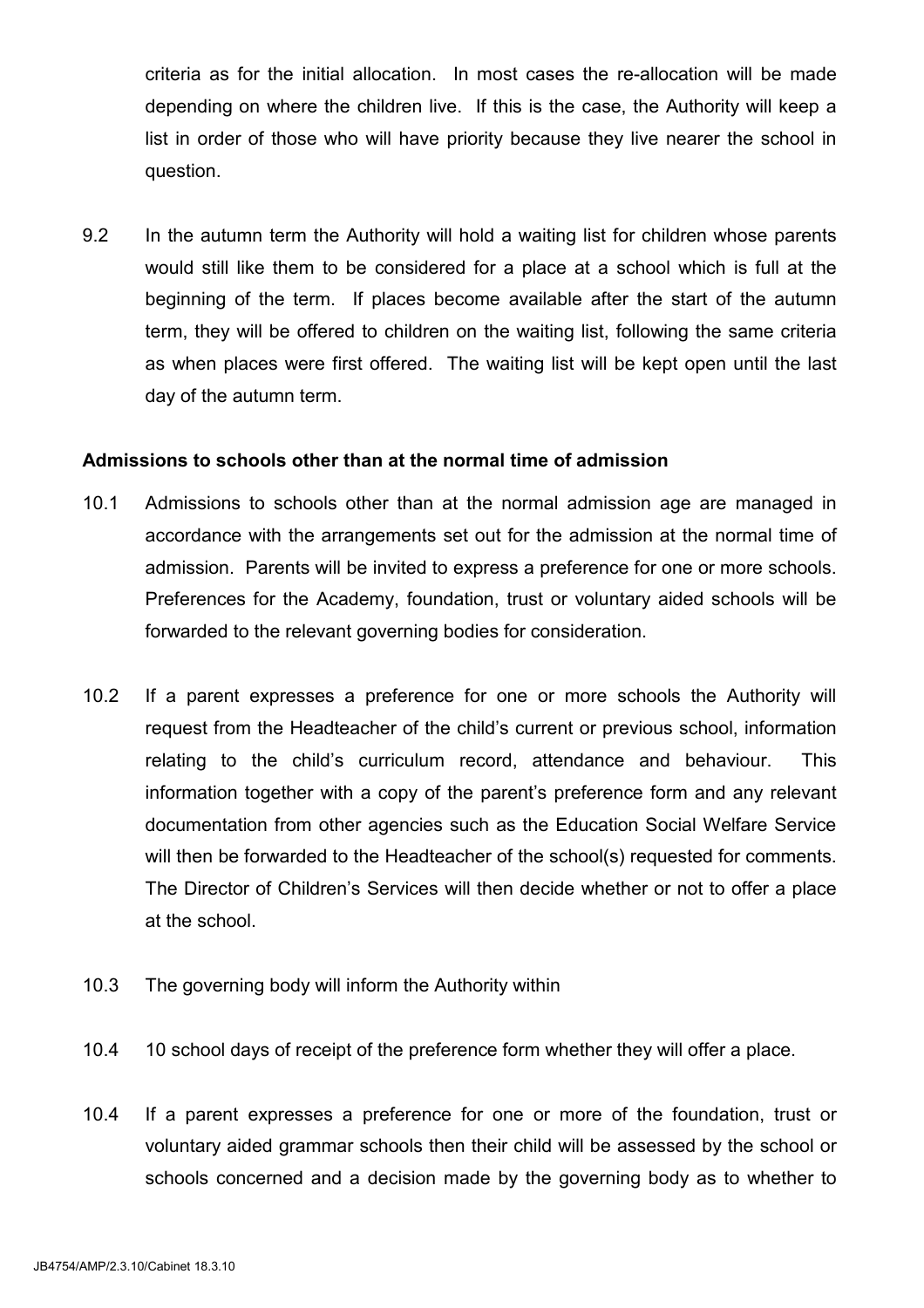offer a place. The governing body will inform the Authority of the outcome of the application.

10.5 If there are places available in more than one of the preferred schools the Authority will offer the child the school of their parent's highest preference. Parents will be informed by the Director of Children's Services of the school allocated in writing. The letter will also inform the parent of their right to appeal to an independent panel and who to contact to make an appeal.

#### FAIR ACCESS OR IN YEAR ADMISSIONS PROTOCOL

- 1. All requests for places in year will be considered with reference to the Authority's current admission arrangements. The vast majority of requests will be agreed or refused with reference to two important factors: parental preference, and the availability of places within the relevant year group.
- 2. Where places are available in the relevant year group it is unlawful to refuse a parent's preference on the grounds of a pupil's previously poor attendance or behaviour. Admissions Code of Practice 2008 restricts refusal of parental preference to those situations where schools are either in special measures or have recently come out of special measures.
- 3. In view of the "Guidance on Hard to Place Children" (DfES 2004 and the subsequent Guidance on Fair Access Protocols 2007), there are a small group of pupils for whom the normal arrangements will be varied. These are as follows:
	- (a) Children in care. Looked After Children will be placed in the school of their carers preference irrespective of the availability of places in the year group. However, the Authority will give careful consideration to the reasons given in support of a preference and monitor the flow of such requests.
	- (b) Children who have recently experienced a traumatic family or domestic event or for whom there are clear medical grounds to support placement in a particular secondary school. Such cases will be discussed in detail with the headteacher concerned before placement is confirmed. Again such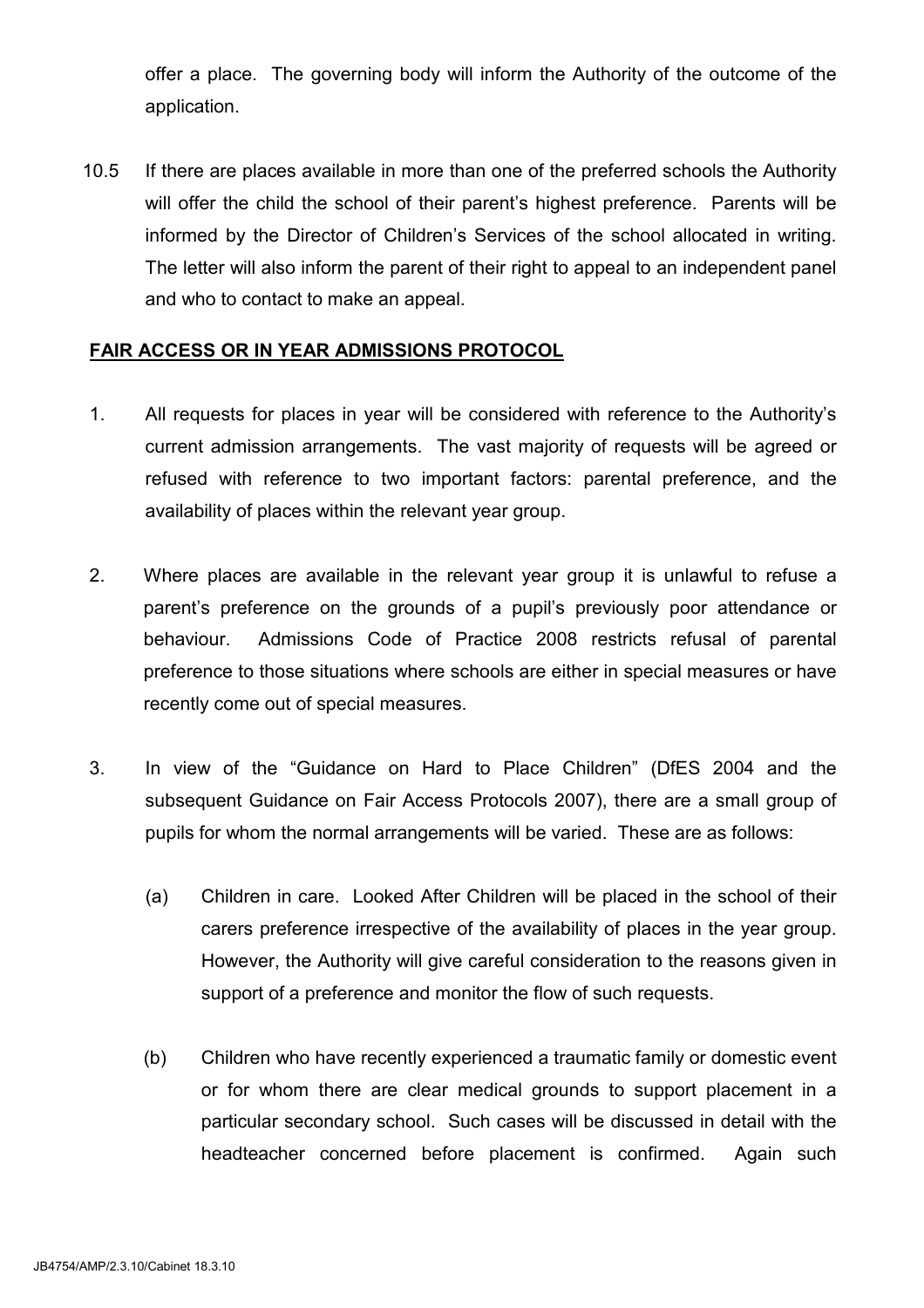placements will be made above the published admission number if necessary.

(All pupils in categories (a) and (b) have to meet the appropriate standard for admission to grammar school. There would also be a requirement on the relevant admission's authority to consider any religious reasons given in support of a placement request).

- (c) In accordance with the Admissions Code 2009 protocols must include, as a minimum, children of compulsory school age in the following categories:
	- Children attending PRUs who need to be reintegrated back into mainstream education;
	- Children who have been out of education for longer than one school term;
	- Children whose parents have been unable to find them a place after moving to the area, because of a shortage of places;
	- Children withdrawn from schools by their family, following fixed term exclusions and unable to find another place;
	- Children of refugees and asylum seekers;
	- Homeless children;
	- Children with unsupportive family backgrounds, where a place has not been sought;
	- Children known to the police or other agencies;
	- Children without a school place and with a history of serious attendance problems;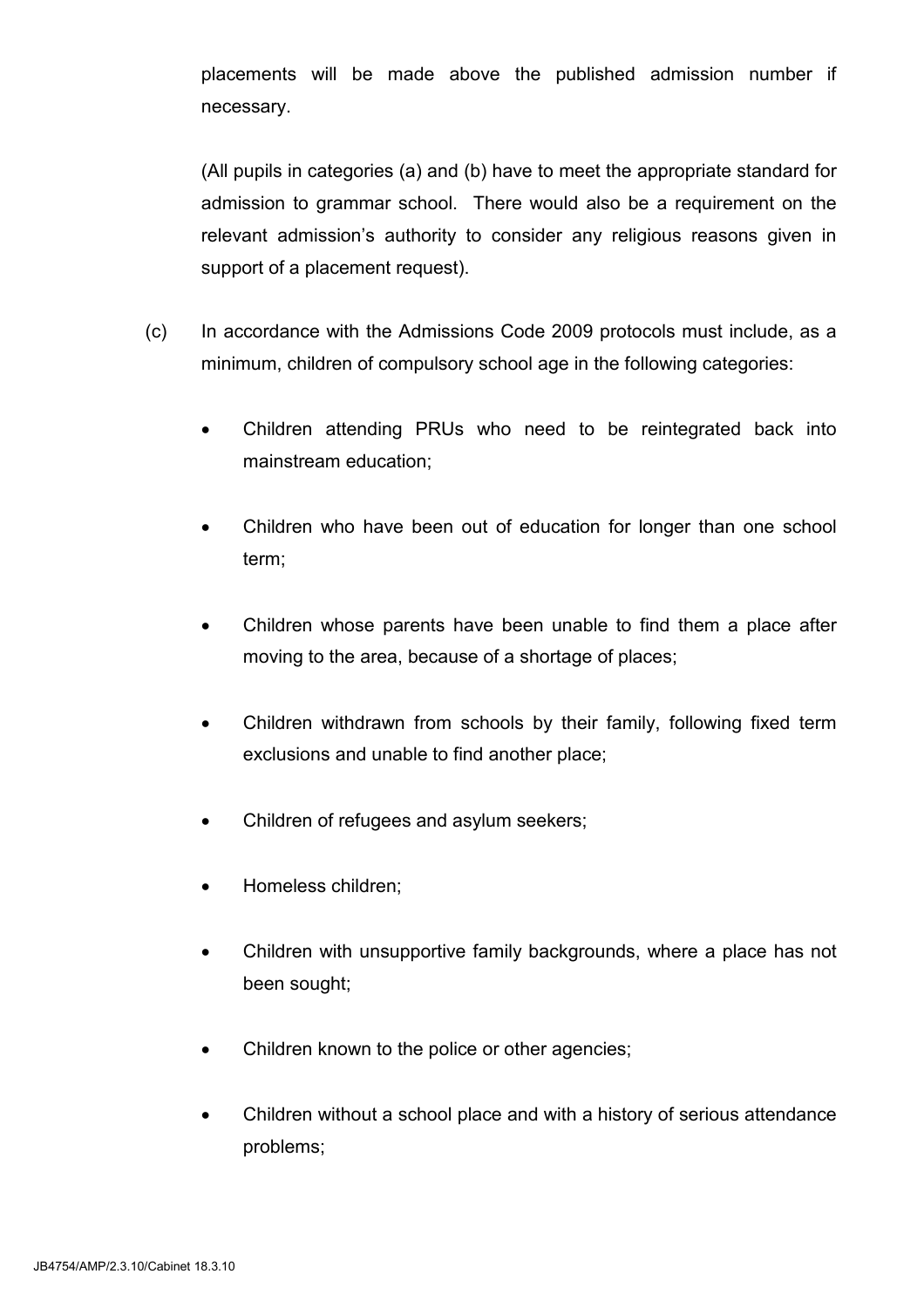- Traveller children;
- Children who are carers;
- Children with special educational needs (but without a statement);
- Children with disabilities or medical conditions;
- Children returning from the criminal justice system; and
- Children of UK service personnel and other Crown Servants.
- 4. There is a small group of pupils for whom placement and transfer requests are problematic because of their poor records of attendance or behaviour. Headteachers should not support transfer requests for such pupils but should refer the case to the Principal Officer (Admissions and Exclusions). A decision will then be taken on whether the possibility of a 'managed move' to an alternative school should be discussed with headteachers and the parent. For pupils who are at risk of permanent exclusion and on the roll of a Wirral school it is open to the headteacher to refer the case to the Principal Officer (Admissions and Exclusions) to consider the possibility of a managed transfer.
- 5. Pupils in category 4 above who have moved to live on the Wirral will have their parent's request considered with reference to the normal admission arrangements. It is unlawful to refuse their preference if there are places available in the relevant year group.
- 6. Pupils who have been permanently excluded will normally be placed on the roll of WASP (Wirral Alternative School Provision). In a minority of cases where the exclusion was as the result of a 'one off incident' such pupils will be transferred immediately to an alternative school. Such transfers will be agreed with the parent and relevant headteacher. All secondary schools will take a minimum number of 1, or the number of permanent exclusions in the previous academic year, as the agreed quota of permanently excluded pupils for placement.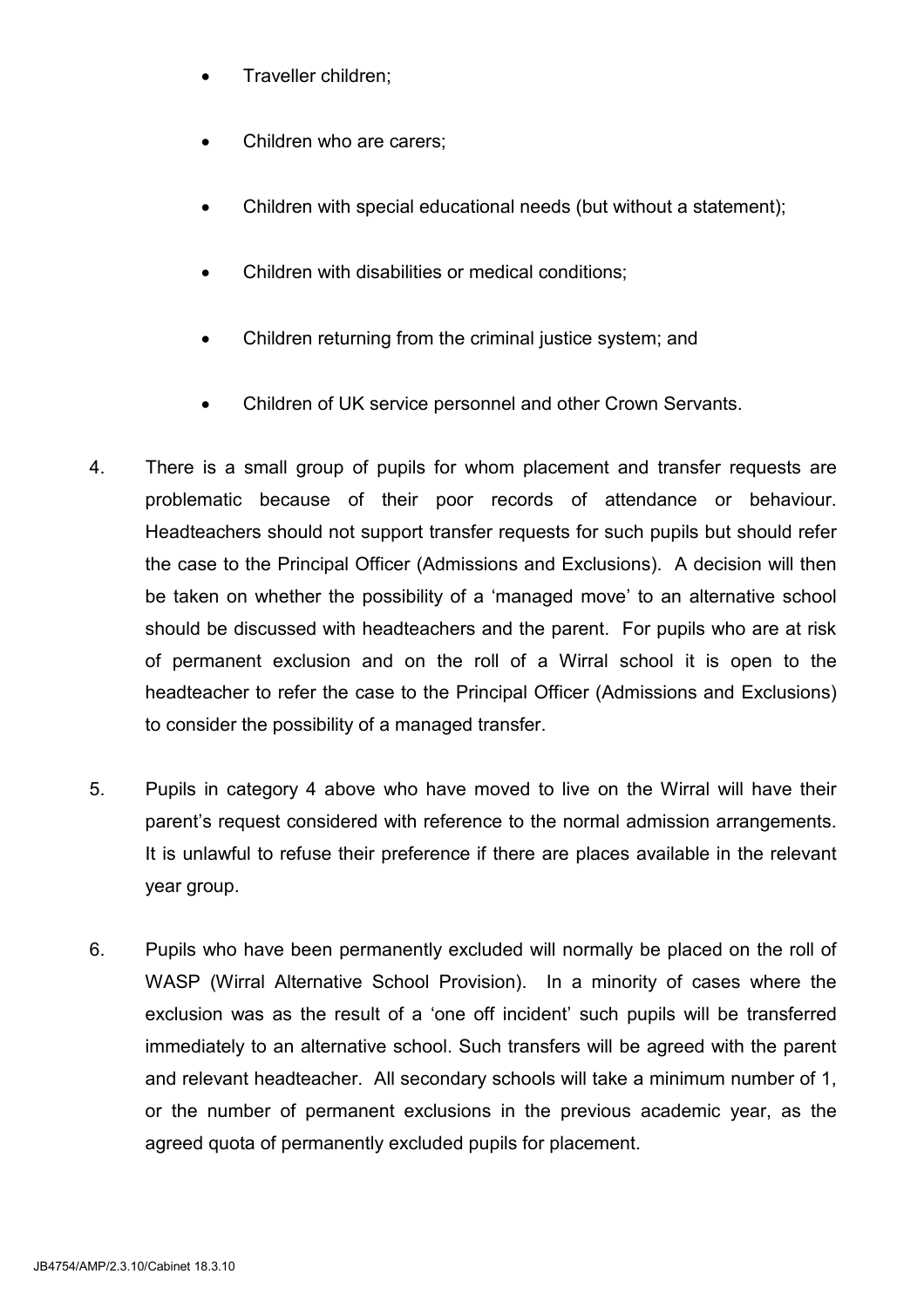The majority of such pupils will have spent some time in the relevant alternative base or PRU. The transfer to a school will be decided at the Wirral Excluded Pupils Monitoring Panel (WEMP) on which headteachers are represented. All such placements will be initially on a trial basis for a minimum of six weeks. Confirmation of placement or the school roll will be subject to satisfactory report.

#### ADMINISTRATIVE PROCEDURES FOR TRANSFERS AND PLACEMENTS

The Authority coordinates all parental requests for in-year transfers and placements.

- 1. Upon receipt of a transfer request Mainstream Admissions staff will establish whether or not the request has been discussed with the headteacher of the pupil's current school. If this is not the case, parents will be advised to contact the headteacher to discuss their request.
- 2. If the parents have discussed the request with the headteacher the transfer request form will be acknowledged and parents informed that Pupil Services will request completion of appropriate documentation to forward to their preferred school. Requests for transfer in Y10 and Y11 will be discouraged on educational grounds, but parents have the ultimate right to proceed with the request.
- 3. The Transfer of Information Form will be sent to the pupil's current school for completion. The headteacher of the school must sign this information form. The form should be returned to Mainstream Admissions within 10 school days.
- 4. Upon receipt of the Transfer Request Form from the current school the decision will be taken either to refuse or to proceed.
- 5. If it is decided to proceed with the request, all relevant documentation will be forwarded to the requested school and the headteacher asked for comments. This documentation should include the parents' request form, reports from the current school and any other information from ESWs, Social Workers, EPs etc. (In the case of a voluntary aided or foundation school the request will be forwarded to the governors of the school).